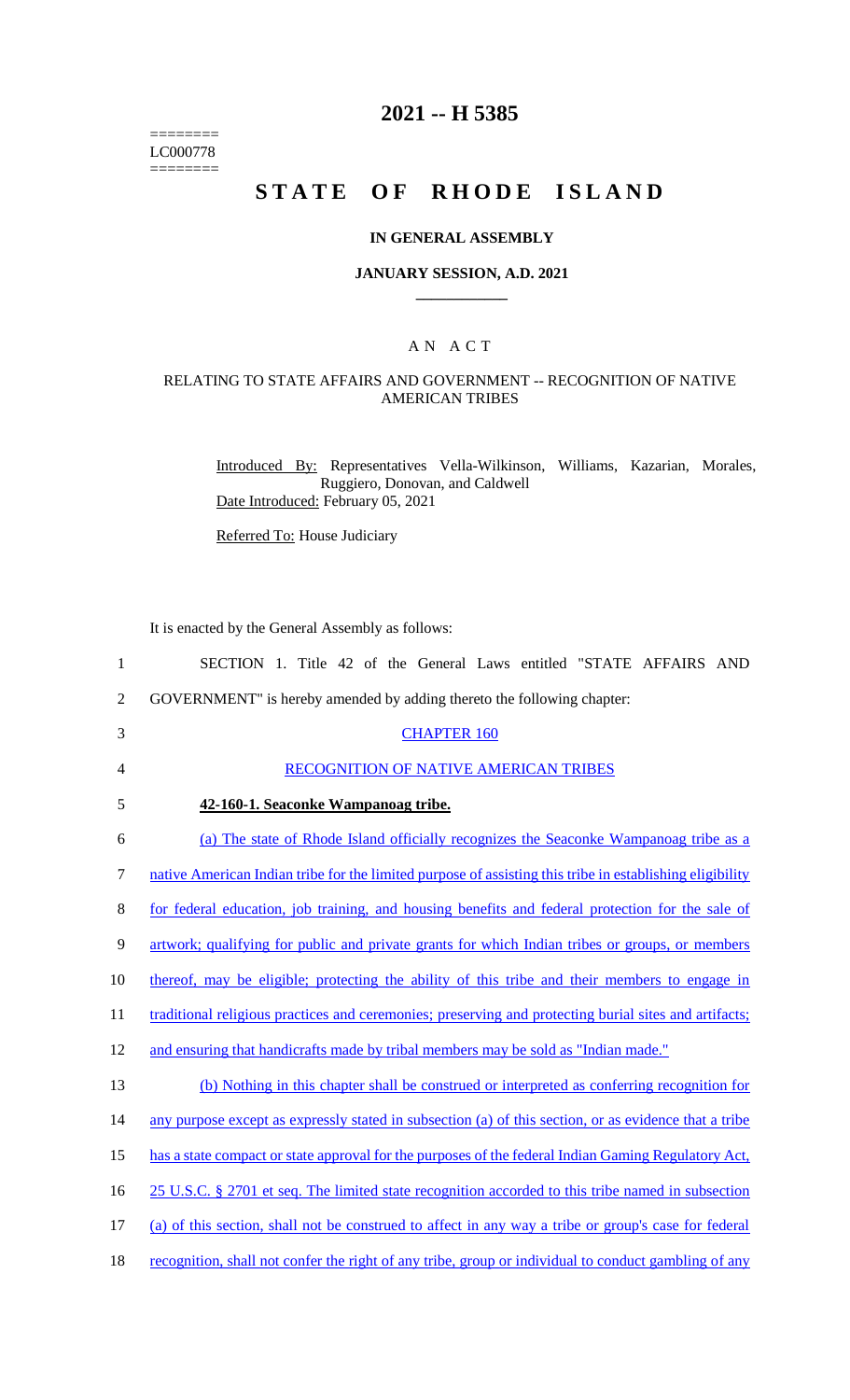- 1 kind or to engage in the sale of motor fuels or tobacco and shall not constitute an acknowledgement
- 2 of any claim by any tribe, group, or individual to any ancestral, tribal or other public or private
- 3 lands.
- 4 SECTION 2. This act shall take effect upon passage.

======== LC000778 ========